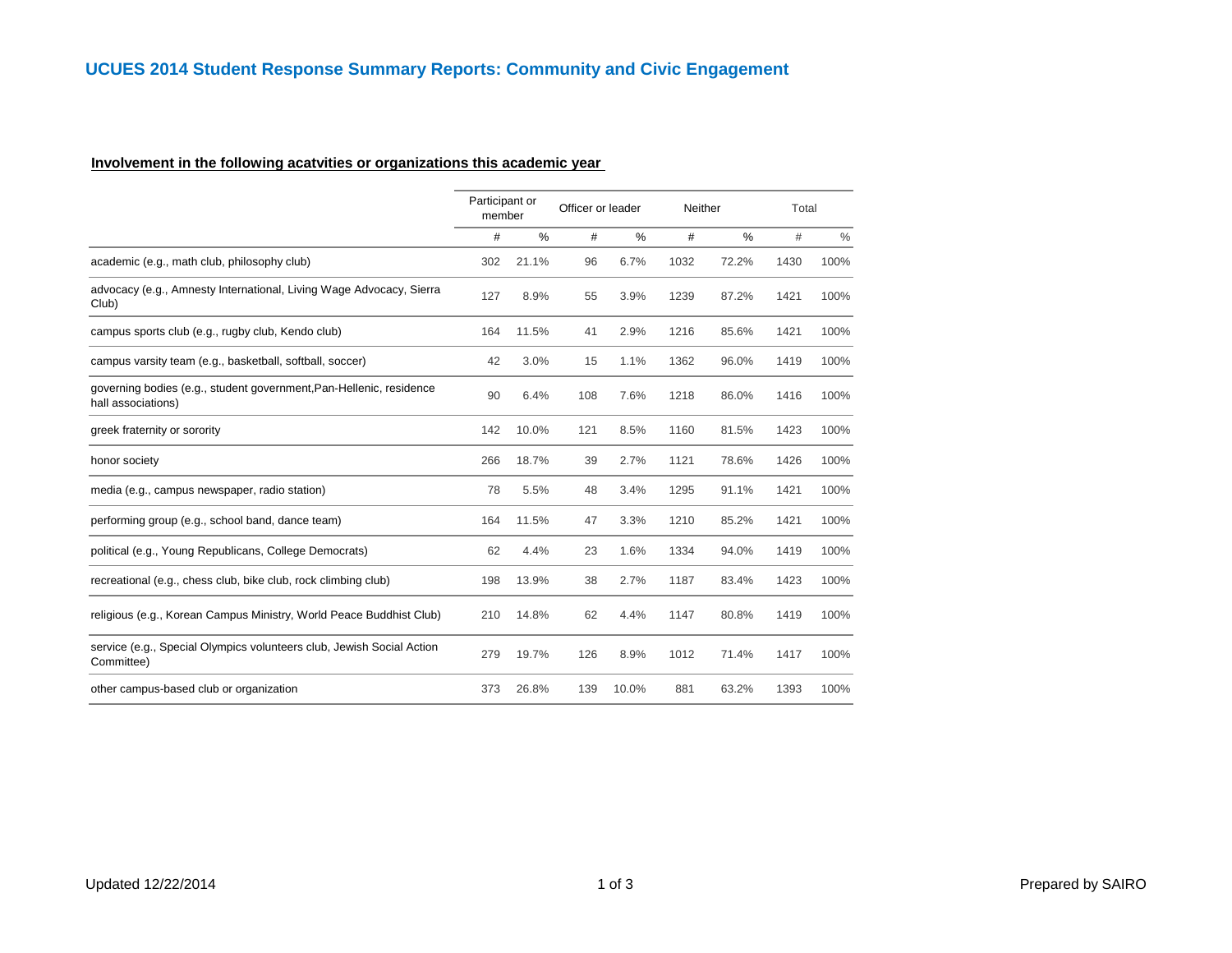### **Community service either on or off campus during this academic year**

|                                                                                        | No  |       | Yes |       | Total |      |  |
|----------------------------------------------------------------------------------------|-----|-------|-----|-------|-------|------|--|
|                                                                                        |     | $\%$  | #   | $\%$  | #     | $\%$ |  |
| During THIS ACADEMIC YEAR, have you done community service<br>either on of off campus? | 481 | 32.7% | 988 | 67.3% | 1469  | 100% |  |

### **How did you get involved in community service?**

|                                                | No  |       | Yes |       | Total |      |
|------------------------------------------------|-----|-------|-----|-------|-------|------|
|                                                | #   | $\%$  | #   | %     | #     | $\%$ |
| through a campus-based course                  | 714 | 79.6% | 183 | 20.4% | 897   | 100% |
| through a campus-based organization or program | 182 | 19.2% | 767 | 80.8% | 949   | 100% |
| through an off-campus organization             | 536 | 59.7% | 362 | 40.3% | 898   | 100% |

# **To what extent has participation influenced desire to continue community-focused activities after graduation**

|                                                                                                                   | Not at all |               | To some extent |       | To a great extent |               | Total |      |  |
|-------------------------------------------------------------------------------------------------------------------|------------|---------------|----------------|-------|-------------------|---------------|-------|------|--|
|                                                                                                                   |            | $\frac{0}{0}$ |                | %     |                   | $\frac{0}{6}$ |       | $\%$ |  |
| To what extent has participation influenced desire to continue<br>community-focused activities afteryou graduate? | 186        | 19.1%         | 541            | 55.6% | 246               | 25%           | 973   | 100% |  |